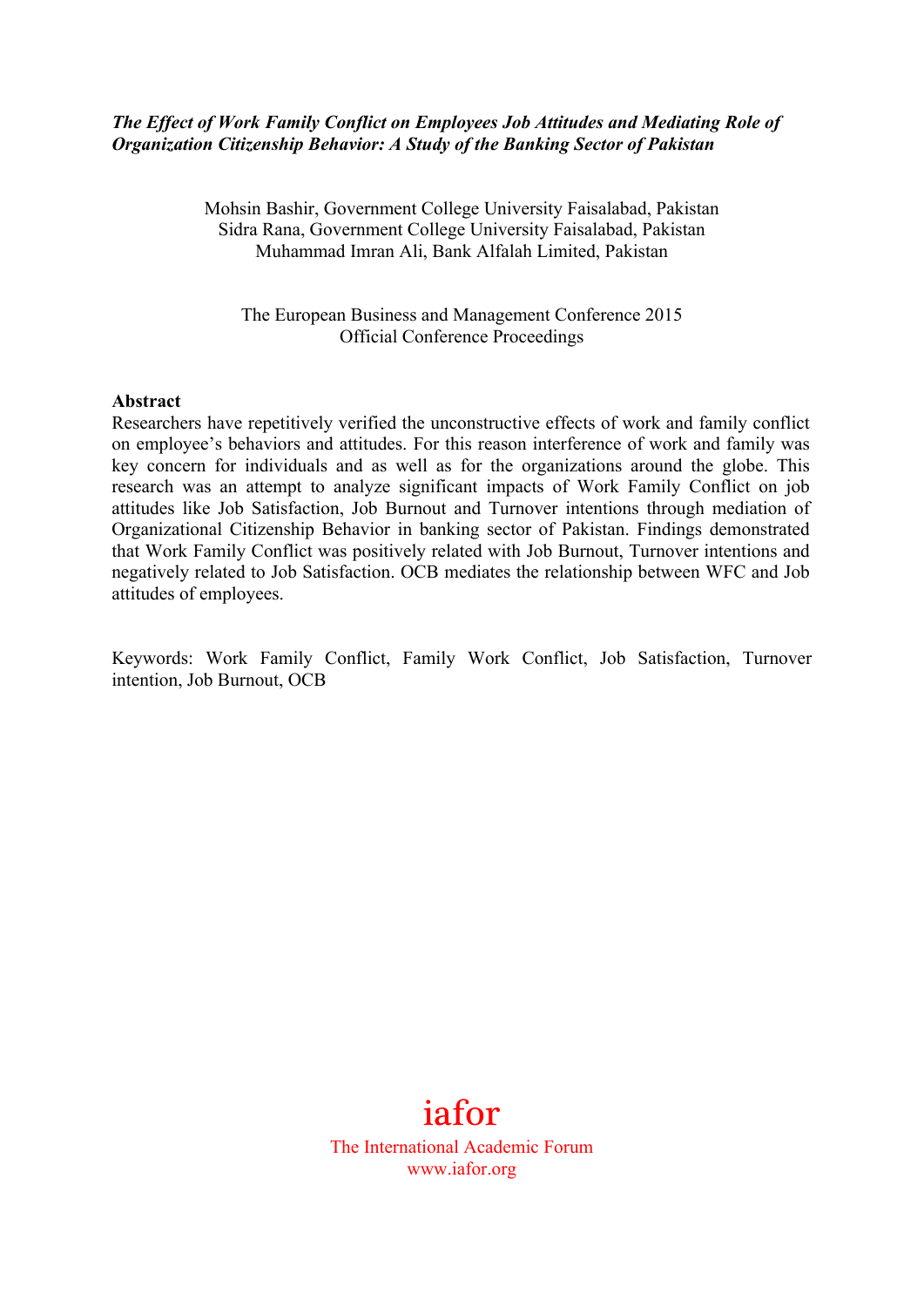## **1. Introduction**

Currently employees are probably more concerned with how to keep equilibrium between their work and family realms. Nobody can manage a satisfying and pleasing life without family, psychological satisfaction, social obligations and divine enlightenment. To sustain the wheel of life moving and striking it is essential to maintain the stability between life and work. Modern inclination such as pecuniary expansion, globalization and equal employment opportunities for both the genders has led to an increasing attentiveness on the impact of work life issues on the employee's attitudes. As work and family both are the most considerable constituent of an individual's life. During fulfilment of manifold responsibilities of work and family realm require immense time and vivacity. At the workplace, increased inclusive competition and the espousal of new technologies that permit workers to easily contact around the clock have amplified the demands of time, attention and work (Valcour, 2007). Scores of employees report considerable echelon of work and family conflicts as a result of trends at their place of work and home (Galinsky, Aumann, & Bond, 2009).

The Banking zone of Pakistan has been revolutionized from last several years. Number of competitors, the war of survival among the banks, financial conditions, regulations, political instability and power catastrophe affected this industry. Consequently not only their business volume is declining but the numeral transactions are also waning. Banking Sector of Pakistan is experiencing speedy turnovers due to all these reasons (Hunjra, Chani, Aslam, Azam, & Rehman, 2010).

The job of bank employees is also considered demanding and frequently recognized with intense workloads with long working hours, plentiful targets, stress, time restrictions, conflicting demands, unnecessary paper work and repeatedly customer workplace deviant behaviour. Extended working schedules and late timings are considered one of the reasons of work family conflict and Job Burnout.

This study is an attempt to investigate the reasons of Work Family Conflict and its impact on job related attitudes. This study is also an endeavour to grant a vanguard for the policy makers to avoid work life conflicts. This research can also be supportive for the implementation of family friendly policies and supportive work environment that can reduce the negative outcomes of Work Family Conflict and improve job related outcomes.

# **2. Literature Review**

# **2.1 Work Family Conflict:**

Conflicts are everywhere. No one can evade them not even individuals and organizations too. They are escalating day by day due to role demands and anxiety in both domains (Family and work). Although in the early years researchers might have assumed that work and family were two different domains (Brotheridge & Lee, 2005), however the past few decades, an ample of research and review articles have focused on the connection of the work and Family Conflict fields e.g. (Bellavia & Frone, 2005; Ford, Heinen, & Langkamer, 2007; Frone, Russell, & Cooper, 1992; Greenhaus & Beutell, 1985; Voydanoff, 2005). Work Family Conflict means a conflict of work and family unified roles. It is stated by (Greenhaus  $\&$ Beutell, 1985) there is incessant change in the organizational as well as in individual's life. Meeting all these changes is tricky for both employees and organizations, so there are increasing issues for both employees and organizations as they have to settle these matters.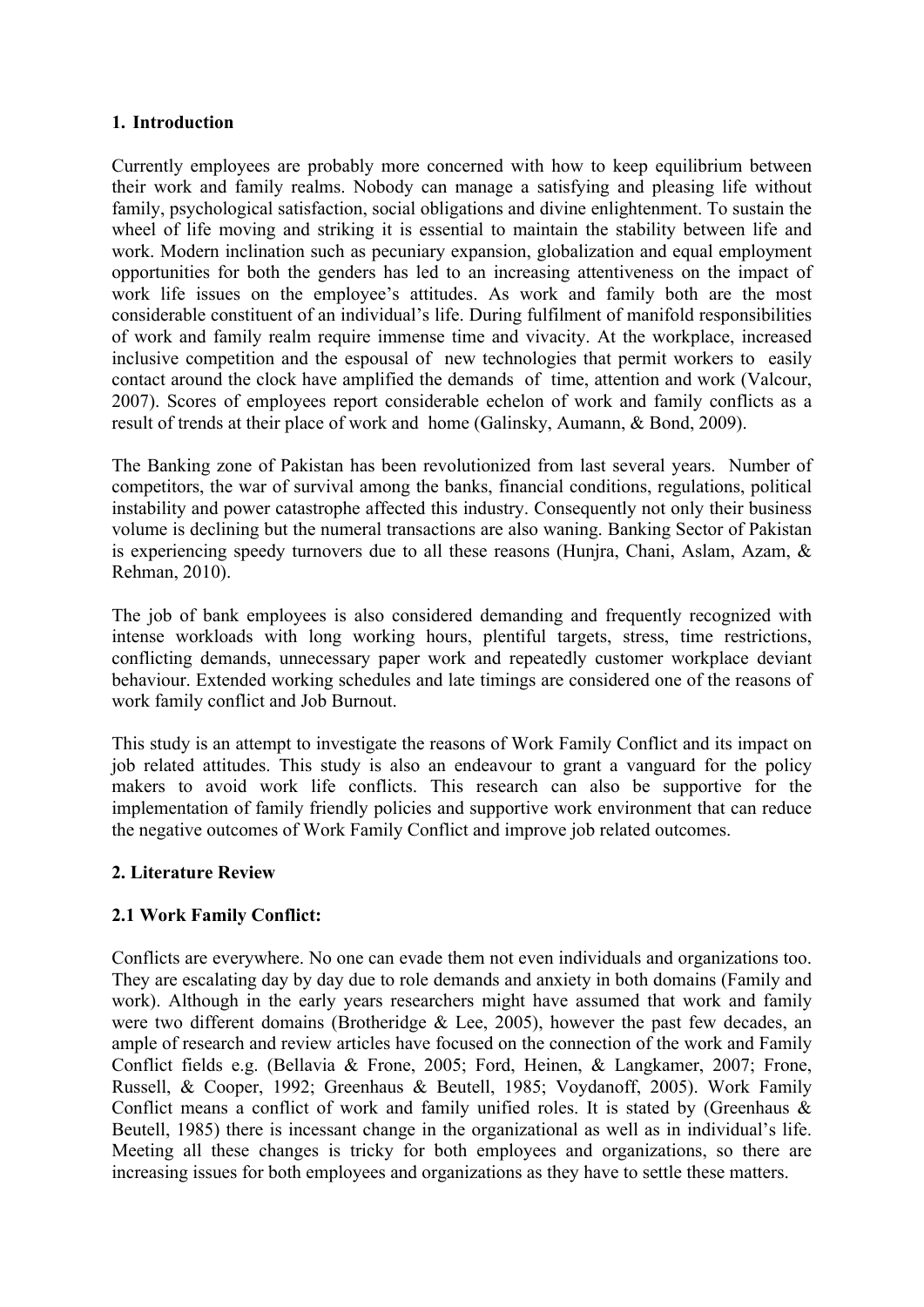Work Family Conflict results in different negative job attitudes (Porter, Steers, Mowday, & Boulian, 1974). This adverse situation leads to multiple negative consequences not only the within but outside the both domains e.g. elevated absenteeism and turnover intentions. Previous research also has shown the continuous harmful results of work family interference on employees' Job Satisfaction, family life happiness, wellbeing, job anxiety, job recital, and intentions to leave an organization (Karatepe & Baddar, 2006; Karatepe & Bekteshi, 2008; Karatepe & Uludag, 2007, 2008; Michel, Mitchelson, Kotrba, LeBreton, & Baltes, 2009).

WFC usually have two dimensions: work is capable to encumber with family and family can encumber with work. There are six facets of work and family conflict. WFC and FWC each is subdivided in three dimensions: time, strain, and behaviour based types of conflict. Workfamily conflict is characterized by a type of inter/ intra role conflict, where the role demands and strain from work and family realm are reciprocally contrary to each other (Frone et al., 1992; Greenhaus & Beutell, 1985; Netemeyer, Boles, & McMurrian, 1996).

Literature also distinguish the time-based conflict and strain-based WFC (Golden, Veiga, & Simsek, 2006; Mesmer-Magnus & Viswesvaran, 2005; Oshagbemi, 1999).Time based conflict occurs when the amount of time devoted to one role makes it harder (or impossible) to complete the activities of another role (Edwards & Rothbard, 2000). Sometimes workers have to spend additional time for an explicit project or task. This situation prevents them from having the sufficient time to pick up their kids from school or there is no spare time left to do something else. It can be explained in terms of time based conflict when time pressure cause a bee in your bonnet with another role (Edwards & Rothbard, 2000). This adverse situation leads to multiple negative consequences not only the within but outside the both domains e.g. elevated absenteeism and turnover intentions. Previous research also has shown the continuous harmful results of work family interference on employees' Job Satisfaction, family life happiness, wellbeing, job anxiety, job recital, and intentions to leave an organization (Karatepe & Baddar, 2006; Karatepe & Bekteshi, 2008; Karatepe & Uludag, 2007, 2008; Michel, Mitchelson, Kotrba, LeBreton, & Baltes, 2009).

# **2.2 Job Satisfaction**

Locke, (1969) defines Job Satisfaction as a pleasing emotional condition that is the outcome of an individual's consideration regarding Job Satisfaction. (Oshagbemi, 2000) shows psychologically Job Satisfaction can be defined as individual's affirmative emotional reaction towards a specific job in organization. (Gill, 2008) defines that work force with elevated measure of reliance will demonstrate the elevated levels of Job Satisfaction. JS is the state of gratification that employee gains from that specific job and experience of job (Tanriverdi, 2008).

#### **2.3 Job Burnout**

The idea about burnout was initiated by (Freudenberger, 1974). It refers to the failure to perform efficiently in individual's job as a result of uninterrupted and extensive job linked traumas. job demands resources model is considered most successful and recent theory in the expansion of Burnout research (Demerouti, Bakker, Nachreiner, & Schaufeli, 2001). This model hypothesized that burnout as a product of workloads that lead towards exhaustion, and deficient resources makes it harder to meeting the demands and lead to cynicism. Empirical research widely supports this model calculations (Bakker, Westman, & Schaufeli, 2007). Job Burnout is an ongoing attrition of an individual's resources and vigour, which frequently results to exhaustion, cynicism, and low level of professional efficacy (dimensions of Burnout) in the organization. It is in fact an obnoxious state of brainpower regarding work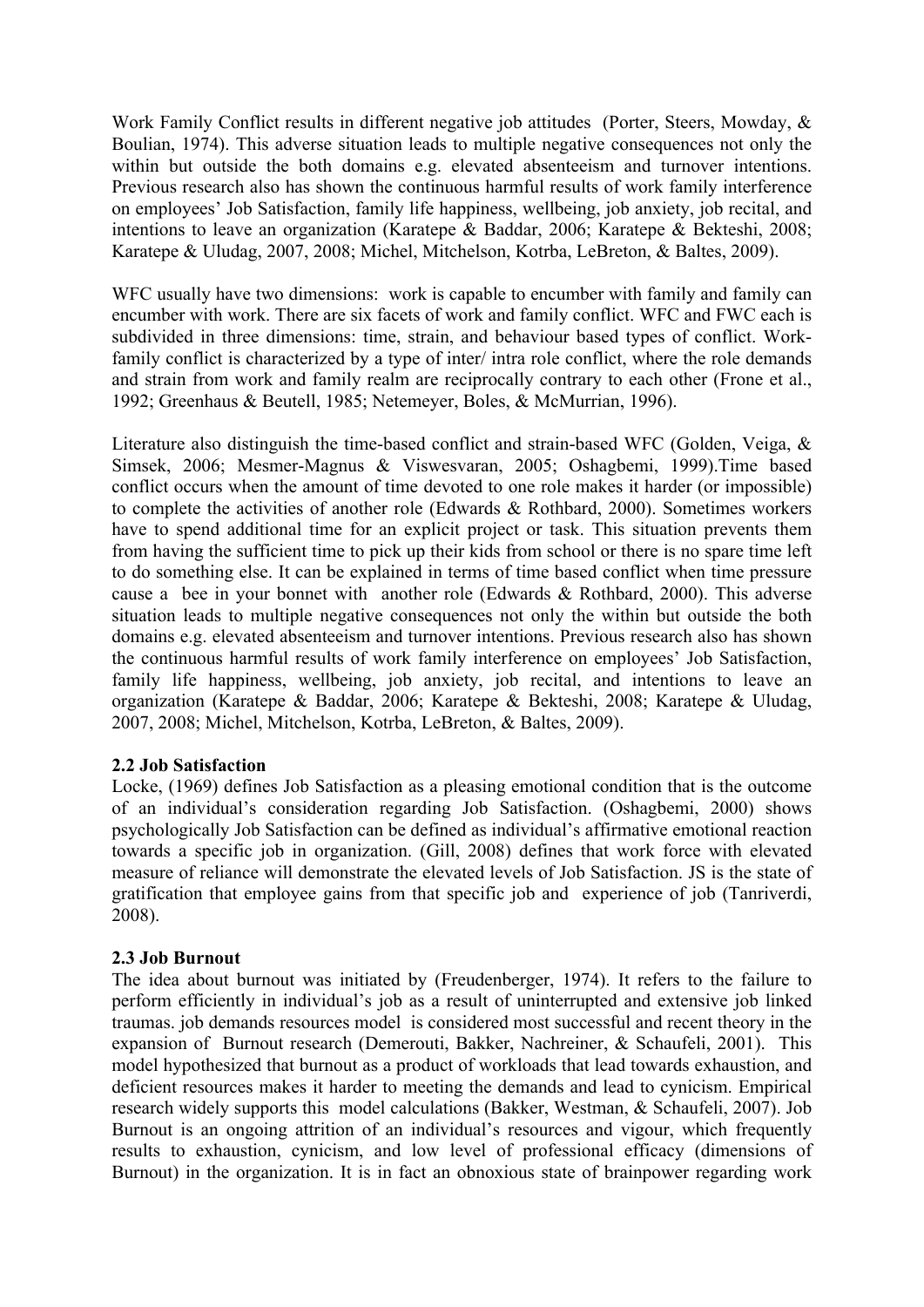has attained a crucial altitude in nowadays workforce (Cordes & Dougherty, 1993). There are three facets of Job Burnout named as "emotional exhaustion", "cynicism" and "lack of selfefficacy". Emotional exhaustion characterizes the conviction of being emotionally worn out and fatigued by the disturbing demands of work (Demerouti et al., 2001).

# **2.4 Turnover Intentions**

It is a cognisant and premeditated willingness to depart from the organization (Tett & Meyer, 1993). It is a psychological assessment and individual's approach regarding to a specific job whether to persist or leave that profession (Jacobs & Roodt, 2007). (Chi & Yang, 2013) concluded that Turnover intention is also related to negative mood, the higher the worker's depressing mood, and the more recurrent his/her supposed workgroup conflict, that results in to higher intention to leave.

#### **2.5 Work Family conflict, job satisfaction, Turnover Intensions, job burnout and mediating role of the OCB:**

There is also piece of evidence that Job Satisfaction of employees has been the most researched job behaviour related artefact coupled with Work Family Conflict and research has demonstrated complementary results (Amstad, Meier, Fasel, Elfering, & Semmer, 2011).

Although Researchers testimony that WFC in negative relationship with Job Satisfaction (Beutell, 2010; Karatepe & Kilic, 2007). Employees with enormous Work Family Conflicts have been discovered less satisfied with their job (Allen, Herst, Bruck, & Sutton, 2000). (Panatik, Badri, Rajab, Rahman, & Shah, 2011) also discovered a negative connection between Work Family Conflict and Job Satisfaction.

OCB is known as unimpeded behaviour in organizations; this specific behaviour that is not legitimately delineated by job portrayal or by the person's official role in the organization (Kohan & Mazmanian, 2003). It also refers to the employee helping his/her colleagues in their work without reward (Lo & Ramayah, 2009).

Actually members who are satisfied with their jobs and working conditions exhibit superior kind of OCB and successively it reflects on work performance. Swaminathan & Jawahar, (2013) also concluded a positive relationship between JS and OCB.

- **Hypothesis 1:** Work Conflict is negatively related to the Job Satisfaction.
- **Hypothesis 2:** OCB mediates the relationship between the Work Family Conflict and Job Satisfaction**.**

There is positive relationship between turnover intention and Work Family Conflict (N. Ali & Baloch, 2009). As Work Family Conflict increases the turnover intentions also goes high. WFC and FWC can be the predictor of turn over intentions (Haar, 2004). (Panatik et al., 2011) also concluded that as Work Family Conflict increases, turnover intention also increases. Work Family Conflict is also connected with turnover intentions because exit the job may be viewed as a technique to cope with the stress associated with Work Family Conflict (Bellavia & Frone, 2005). Alsam, Imran, Anwar, Hameed, & Kafayat, (2013) concluded that WFC has a positive impact on turnover intentions and the employees facing WFC are more likely to leave an organization in Banking Sector. It is suggested recently that the lack of willingness to demonstrate OCB or meagre Citizenship maybe an warning of employee withdrawal from the organization (X. Chen, 2005).

Mowday, Porter, & Steers, (1982); Podsakoff, Whiting, Podsakoff, & Blume, (2009) indicates that OCB has negative impact on turnover of employees and malingering. Chen,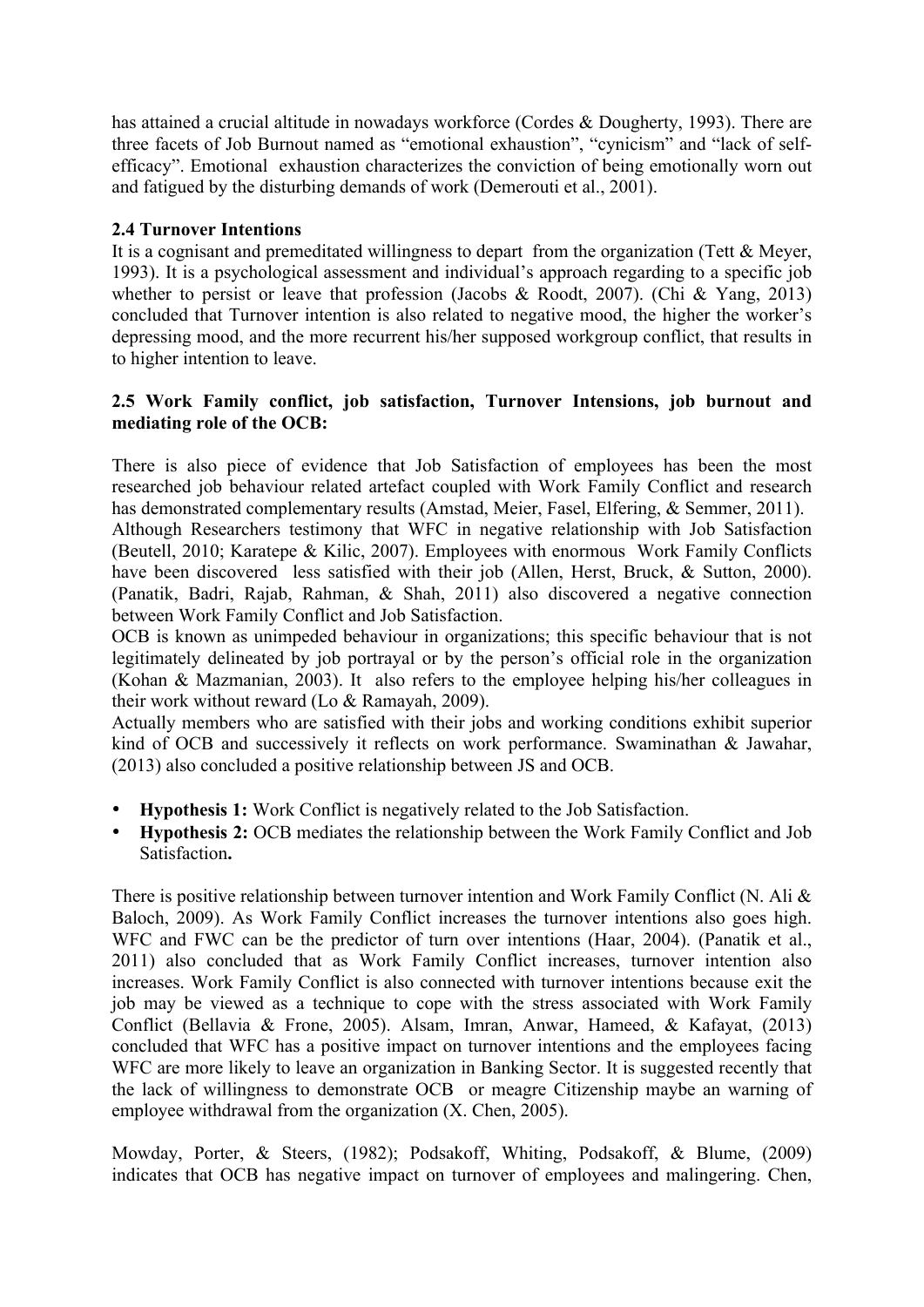Hui, & Sego, (1998) indicates that employees with lower levels of OCB have more chances to go away from an organization than employees with elevated levels of OCB.

- **Hypothesis 3:** Work Family Conflict is positively related to Turnover intentions.
- **Hypothesis 4:** OCB mediates the relationship between Work Family Conflict and turnover intentions.

Work interference with family leads to the condition of emotional fatigue, such feelings have decreasing impact both efficient reactions to affective commitment to the job and towards the association (Chu, Baker, & Murrmann, 2012; Karatepe & Kilic, 2007). Work- family conflict is the strongest interpreter of Job Burnout as compared to the family-work conflict in numerous studies. The findings of this study indicate that there is a significant relationship between work-family conflicts towards Job Burnout. (E. A. H. Ali, 2006).

It can be argued that exhausted and stressed workers are too drained to endow assets like time and best effort in their work. For these explanations, it is appealing to assume that emotional exhaustion will precede withdrawal of help oriented behaviours. (E. G. Lambert, 2010) also concludes that Organizational Citizenship Behaviour is negatively related to Job Burnout and OCBs can help to reduce the Job Burnout.

Family and work conflicts are positively associated with Job Burnout. There for strain based conflicts, and behaviour based conflicts are also associated with Job Burnout. Statistically significant, strain based conflict has the largest sized consequences on Job Burnout. Interestingly, time-based Conflict has a non-significant association with burnout among the surveyed correctional staff (E. Lambert, Hogan, & Altheimer, 2010). On the basis of above literature review following hypothesis are proposed.

- **Hypothesis 5:** Work Family has positive impact on Job Burnout.
- **Hypothesis 6:** OCB mediates the relationship between the Work Family Conflict and Job Burnout.



# **3. Methodology 3.1 Population and sample**

Convenient sampling technique was used for the present research. Total 450 questionnaires were distributed and 350 were received back with a response rate of 77 %. Most of respondents were under the age group less than thirty.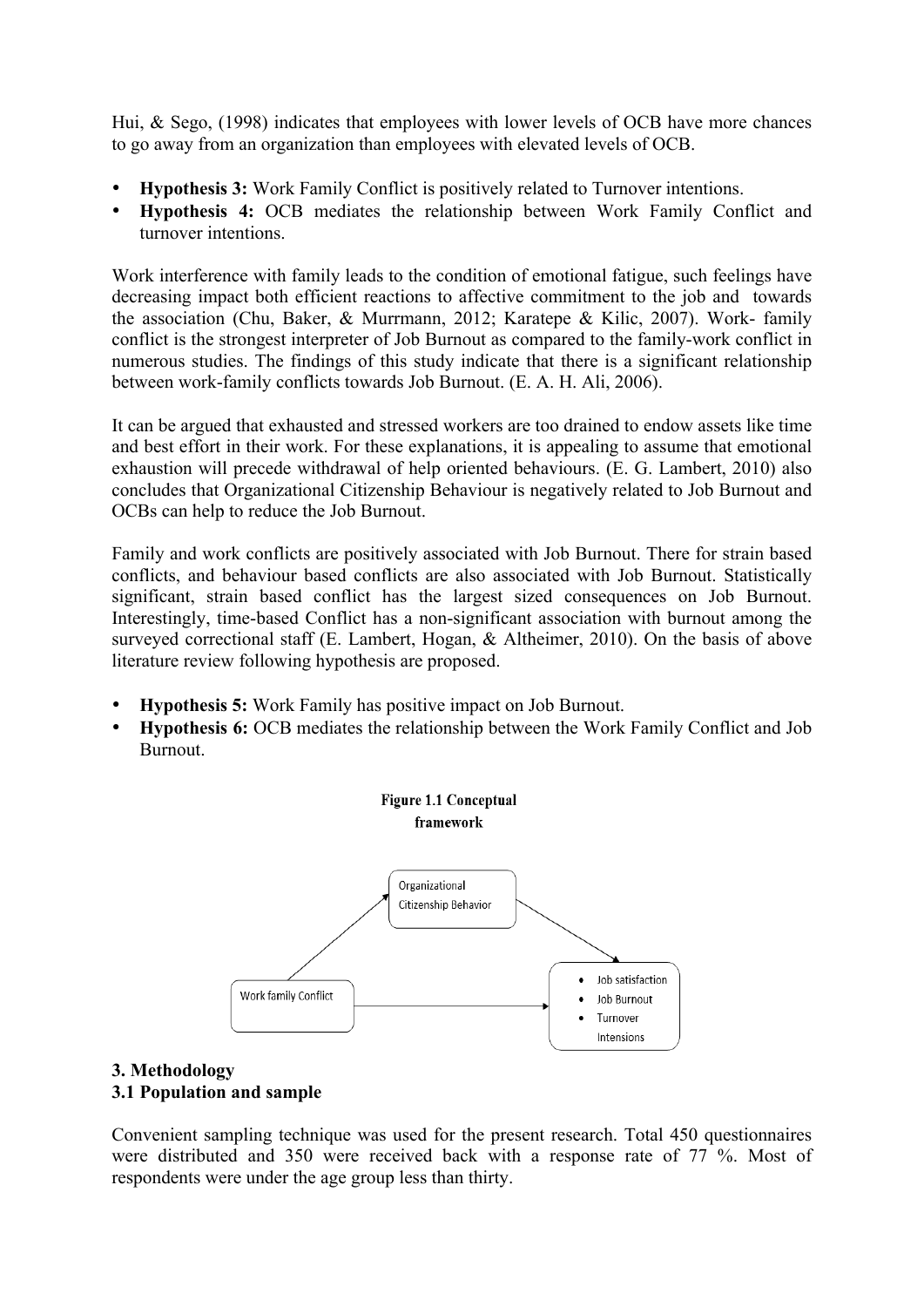# **3.2 Measures**

- Work Family Conflict was measured with the scale developed by (Netemeyer et al., 1996). Chronbach alpha for the work family conflict was 0.788 and it was acceptable.
- (Williams & Anderson, 1991) fourteen items scale was used to measure the Organizational Citizenship Behaviour as a Mediator. Chronbach alpha for Organizational Citizenship Behaviour was .87 and was quite good.
- Job Burnout was measured with Maslach Burnout Inventory–General Survey (MBI-GS) (Maslach, Jackson, & Leiter, 1996). Internal consistency for this scale was 0.75.
- Turnover intention was assessed with the three items scale from (Michigian Organizational Assessment Questionnaire from (Canmann, Fichman, Jenkins, & Klesh, 1979). Internal consistency for this scale was 0.88.
- Job Satisfaction was measured by Minnesota Satisfaction Questionnaire developed by (Weiss, Dawis, & England, 1967). Chronbach alpha for Job Satisfaction was 0.87 and it was quite good.

# **3.3 Data collection**

Primary data was collected from public and private banks through structured questionnaire from both male and female employees of banks.

## **3.4 Statistical and data analysis**

Statistical analysis was done through descriptive & inferential statistics. Pearson's correlation coefficients were used to analyse the relationships between variables. SPSS (20.0) was used to test the mediation procedures as described by (Baron & Kenny, 1986). To test the significance we used the (Sobel, 1982), as it symbolizes a careful, traditionalist, and acquiescent method to test mediation (Baron & Kenny, 1986). Bootstrapping resampling technique was used as described by the(Preacher & Hayes, 2004).

#### **4. Results and discussion**

Gender distributions of sample shows that 74% respondents are male, while remaining 26% are female. 76% respondents are married while 24 % are unmarried. Age distribution shows that 59 % respondents are less than age of 30.

| Table 1<br><b>Descriptive statistics</b> |              |     |    |  |  |  |  |
|------------------------------------------|--------------|-----|----|--|--|--|--|
| Frequency<br>Percentage                  |              |     |    |  |  |  |  |
| Gender                                   | Male         | 256 | 74 |  |  |  |  |
|                                          | Female       | 94  | 26 |  |  |  |  |
| Marital status                           | Married      | 266 | 76 |  |  |  |  |
|                                          | Ummarried    | 84  | 24 |  |  |  |  |
| Age                                      | Less than 30 | 206 | 59 |  |  |  |  |
|                                          | 31-35        | 114 | 33 |  |  |  |  |
|                                          | 35-40        | 26  | 7  |  |  |  |  |
|                                          | 41-45        | 4   | 1  |  |  |  |  |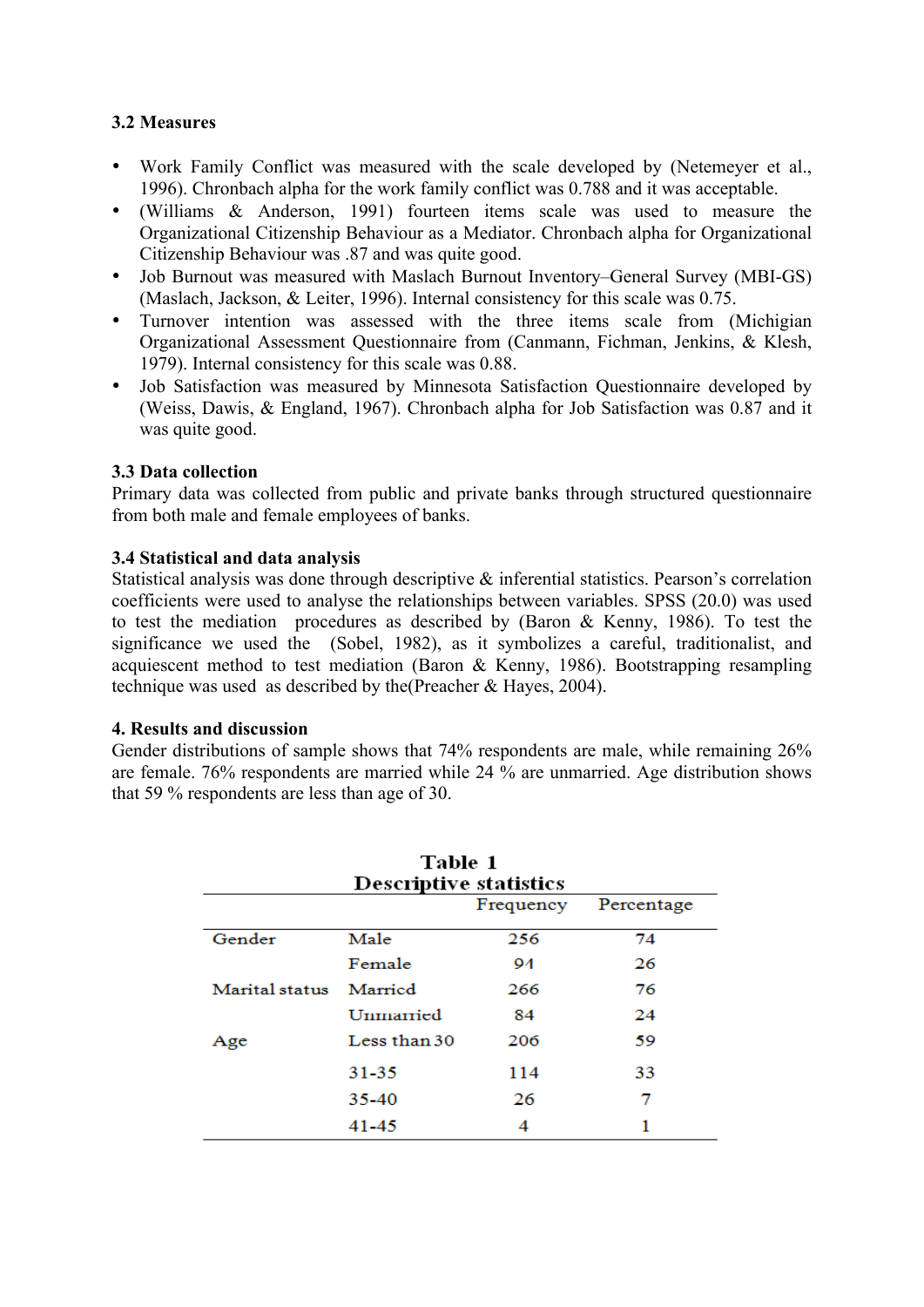| таріе 4                                     |               |     |  |                       |                                   |                                       |                                                      |
|---------------------------------------------|---------------|-----|--|-----------------------|-----------------------------------|---------------------------------------|------------------------------------------------------|
| <b>Mean, std. Deviation and correlation</b> |               |     |  |                       |                                   |                                       |                                                      |
| Variables                                   |               |     |  |                       |                                   |                                       |                                                      |
| $1)$ JS                                     | 2.2           | -59 |  |                       |                                   |                                       |                                                      |
| 2) WFC                                      | $4.2^{\circ}$ | .73 |  |                       |                                   |                                       |                                                      |
| $3)$ JB                                     | 3.5           | .89 |  |                       |                                   |                                       |                                                      |
| 4) OCB                                      | 39            | .41 |  |                       |                                   |                                       |                                                      |
| 5) TI                                       | 3.5           | .42 |  |                       |                                   |                                       |                                                      |
|                                             |               |     |  | Mean Std. Deviation 1 | $-.408**$<br>$-.255***$ $.362***$ | $.326^{**}$ $-.257^{**}$ $-.169^{**}$ | $-0.354^{**}$ $0.311^{**}$ $0.282^{**}$ $0.248^{**}$ |

 $T = 11.7$ 

\*\*Correlation is significant at  $p < 0.01$ .

Table 2 above shows a negative correlation of WFC with the Job Satisfaction with value of -.408. This illustrates that with increase in Work Family Conflict the Job Satisfaction decreases. The strength of relationship between Work Family Conflict and Job Satisfaction is moderate. This supports to our first hypothesis i.e. work family conflict has negative impact on job satisfaction. On the other hand Work Family Conflict has a positive correlation with turnover intentions (0.311) and Job Burnout (0.362). It means that increase in the WFC will increase the Job Burnout, turnover Intentions and decreased Job Satisfaction & OCB. These results support our hypothesis 3 and 5 i.e. work family conflict has positive relation with turnover intensions and burnout.

Table 3 shows the direct and total effect of independent variables and dependent variables and mediator. This Table also shows the results for all necessary regression analysis conditions as described by(Baron & Kenny, 1986) to check the mediation.

- 1. b (YX) shows the effect of predictor X ( Work Family Conflict) on Y( Job Satisfaction), so it's the beta coefficient.
- 2. b (MX) This is the effect of predictor X( Work Family Conflict) on M mediator OCB. We have to establish the relationship between the mediator and both the IV and DV for the mediation. Result is significant with  $P = .000$ . This fulfils the  $2<sup>nd</sup>$  condition for Mediation i.e. IV should effect the Mediator in a significant way.
- 3. b (YM.X ) This path shows the direct effect of Mediator OCB on the DV(Job Satisfaction), controlling for the effect of IV( Work Family Conflict) and it is significant on  $p=0.00$ . In this way  $3^{rd}$  condition for the Mediation has also been fulfilled. These results support to our hypothesis i.e. OCB mediates the relationship between WFC and Job Satisfaction.
- 4. b (YX.M), this path shows the total effect of IV (work Family Conflict) on DV(Job satisfaction ), controlling for the effect of Mediator( OCB). This path is also significant. These results support to our hypothesis i.e. Organizational Citizenship mediates the relationship between Work family Conflict and Job satisfaction.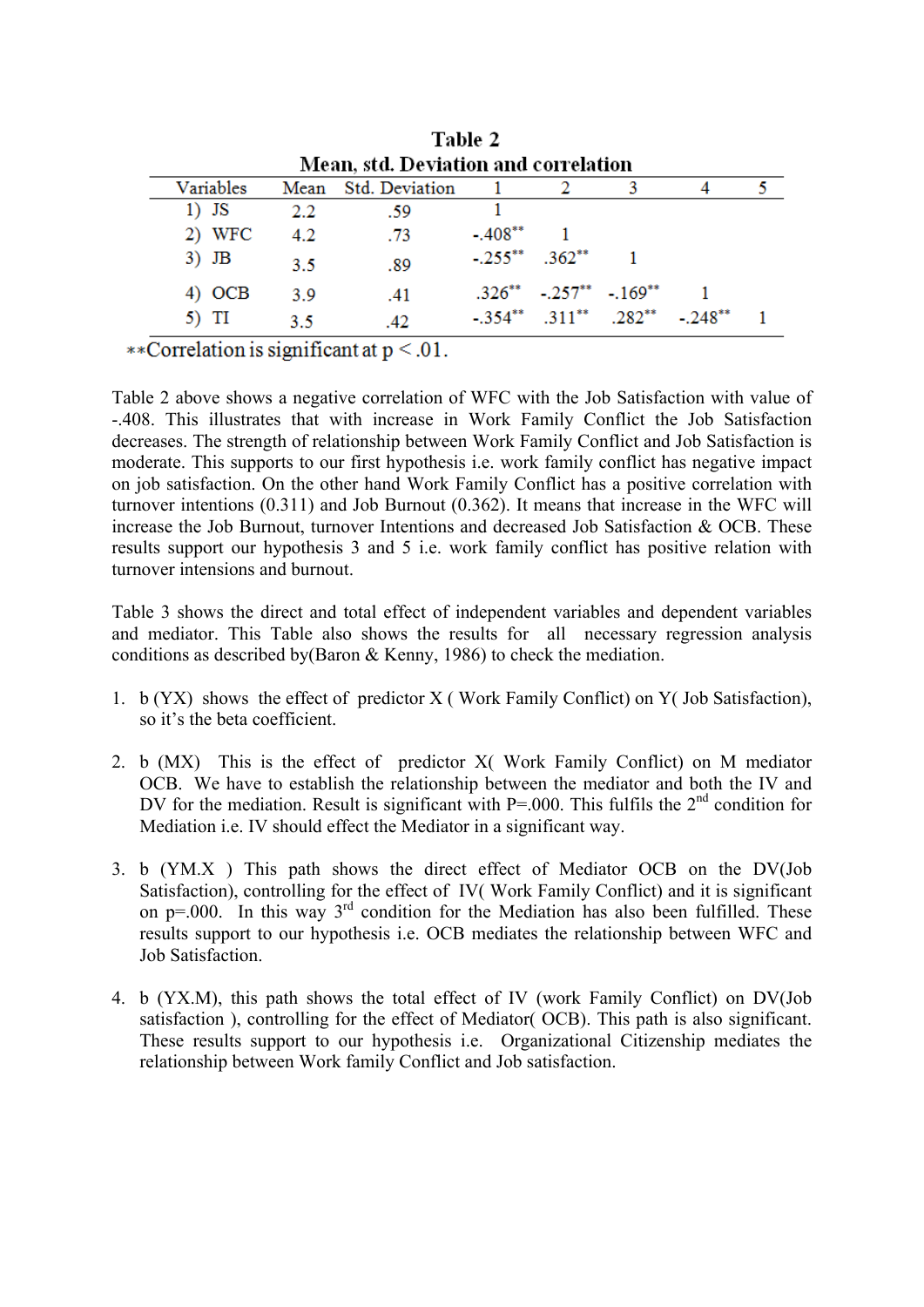| Table 3<br>Direct and total Effects to test the |       |      |        |      |  |  |
|-------------------------------------------------|-------|------|--------|------|--|--|
| Mediation of OCB between WFC and JS             |       |      |        |      |  |  |
|                                                 |       | S.E  | Ŧ      | Sig  |  |  |
| 1) b (YX)                                       | $-33$ | .039 | $-8.3$ | -000 |  |  |
| 2) b (MX)                                       | $-23$ | -046 | $-495$ | -000 |  |  |
| 3) b (YM.X)                                     | -22   | .043 | 4.82   | -000 |  |  |
| 4) $b$ (YX.M)                                   | - 28  | -039 | -7.07  |      |  |  |

In addition we perform the (Sobel, 1982), the results( $z=-3.45$ ;  $p< 0.001$ ) indicates that indirect effect exist within our model.

| Table 4<br>Sobel and Bootstrap results for indirect effect |         |                        |                         |  |                           |  |  |
|------------------------------------------------------------|---------|------------------------|-------------------------|--|---------------------------|--|--|
|                                                            |         | Effect LL95CI UL95CI Z |                         |  | $\mathrm{Si}\mathfrak{g}$ |  |  |
| Sobel                                                      | $-.049$ | $-077$                 | $-0.215 - 3.45 = 0.000$ |  |                           |  |  |
| Bootstrap -.049 -.078                                      |         |                        | $-.024$                 |  |                           |  |  |

Finally we performed the (Preacher & Hayes, 2004). Table 4 shows the indirect effect of WFC on JS through an employee's OCB is  $(-.049)$  and the associated 95%-bias-corrected confidence interval is between -.078 and -.024 (5000 number of bootstrap resample). Because zero is not within this bias-corrected interval, the bootstrapping method supports our hypothesis that an indirect mediating effect exists.

|                                                                          |               |                | Table 5:         |       |  |
|--------------------------------------------------------------------------|---------------|----------------|------------------|-------|--|
| Direct and total Effects to test the Mediation of OCB between WFC and TI |               |                |                  |       |  |
|                                                                          |               |                | S.E T            | Sig   |  |
|                                                                          | $1)$ b $(YX)$ | 0.34 0.55 6.10 |                  | - 000 |  |
|                                                                          | $2b$ (MX)     |                | -0.23 .046 -4.95 | - 000 |  |

 $.062$ 

0.56

 $-3.46$ 

5.10

.000

 $.000$ 

 $-0.21$ 

 $0.29$ 

 $3)b$   $(YM.X)$ 

4)  $b(YX.M)$ 

| Table 5:                                                                 |  |
|--------------------------------------------------------------------------|--|
| Direct and total Effects to test the Mediation of OCB between WFC and TI |  |

- 1. b (YX) shows the effect of predictor X ( Work Family Conflict) on Y(Turnover Intentions), and this relationship is significant. This supports not only our first hypothesis but also fulfil the first condition of(Baron & Kenny, 1986) for mediation.
- 2. b (MX) This is the effect of predictor X( Work Family Conflict) on M mediator Organizational Citizenship Behaviour. We have to establish the relationship between the mediator and both the IV and DV for the mediation.
- 3. b(YM.X ) This path shows the direct effect of Mediator OCB on the DV( Turnover Intentions), controlling for the effect of IV( Work Family Conflict) and it is also significant on  $p = .0000$ .
- 4. b (YX.M), this path shows the total effect of IV (work Family Conflict) on DV(Job satisfaction ), controlling for the effect of Mediator( OCB). This path is also significant.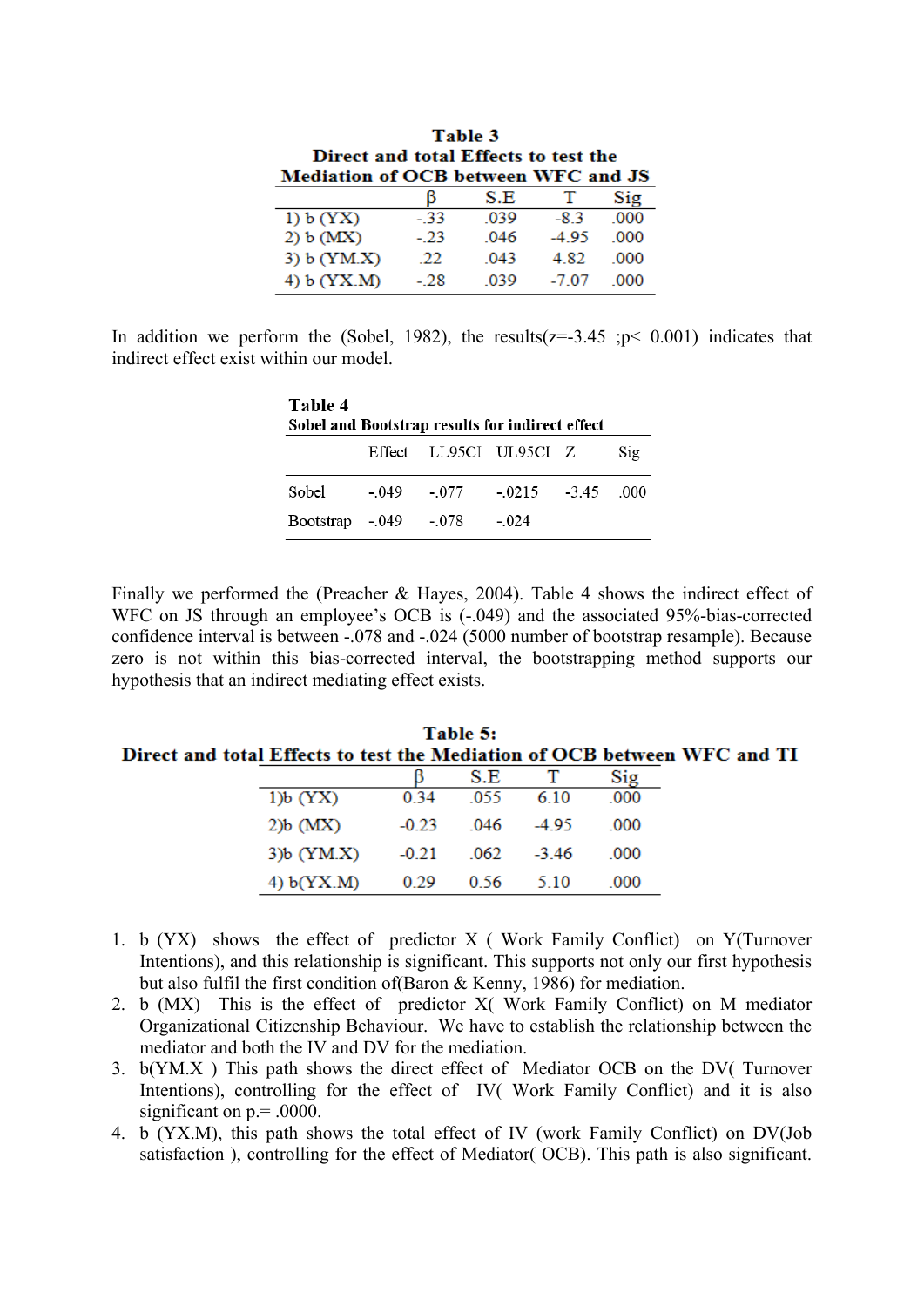These results support to our hypothesis i.e. Organizational Citizenship mediates the relationship between Work family Conflict and Turnover intensions

| Table 6<br>Sobel and Bootstrap results for indirect effect |      |                        |      |      |                 |  |  |
|------------------------------------------------------------|------|------------------------|------|------|-----------------|--|--|
|                                                            |      | Effect LL95CI UL95CI Z |      |      | Si <sub>2</sub> |  |  |
| Sobel                                                      | -050 | 015                    | -086 | 2.80 | - 005           |  |  |
| 050. Bootstrap                                             |      | .014                   | 0.10 |      |                 |  |  |

we use the (Sobel, 1982), as it signifies a meticulous, conformist, and assenting method to test mediation (Baron & Kenny, 1986). The result shows that indirect effect exist and significant at  $(Z = 2.80)$  and Bootstrap results also indicates that an indirect effect exists within our model because zero does not lies between both upper and lower limits.

| Table 7                                                                  |  |
|--------------------------------------------------------------------------|--|
| Direct and total Effects to test the Mediation of OCB between WFC and JB |  |

|             | в       | S.E  | $\mathbf{T}$ | Sig  |
|-------------|---------|------|--------------|------|
| 1) b (YX)   | .025    | .024 | 1.03         | .000 |
| 2) b (MX)   | $-.126$ | .039 | $-3.20$      | .001 |
| 3) b (YM.X) | $-.097$ | .033 | $-2.94$      | .003 |
| 4) b (YX.M) | .013    | .024 | .534         | .005 |

b (YX) shows the effect of predictor X (Work Family Conflict) on Y(Job Burnout). This supports not only our hypothesis( Family Work Conflict has positive impact on Job Burnout) but also fulfil the first condition of(Baron & Kenny, 1986) for mediation.

- 1. b (MX) This is the effect of predictor X( Family Work Conflict) on M mediator Organizational Citizenship Behaviour. We have to establish the relationship between the mediator and both the IV and DV for the mediation. Result is significant at P value <.0001. This result fulfil the second condition for Mediation i.e. IV should effect the Mediator in a significant way.
- 2. b (YM.X ) This path shows the direct effect of Mediator OCB on the DV(Job Burnout), controlling for the effect of IV( Work Family Conflict) and it is significant on  $P = .003$ . In this way  $3<sup>rd</sup>$  condition for the Mediation is fulfilled.
- 3. B (YX.M), this path shows the total effect of IV (work Family Conflict) on DV(Job Burnout), controlling for the effect of Mediator( OCB). This path is also significant. These results support to our hypothesis i.e. Organizational Citizenship mediates the relationship between Family Work Conflict and Job Burnout.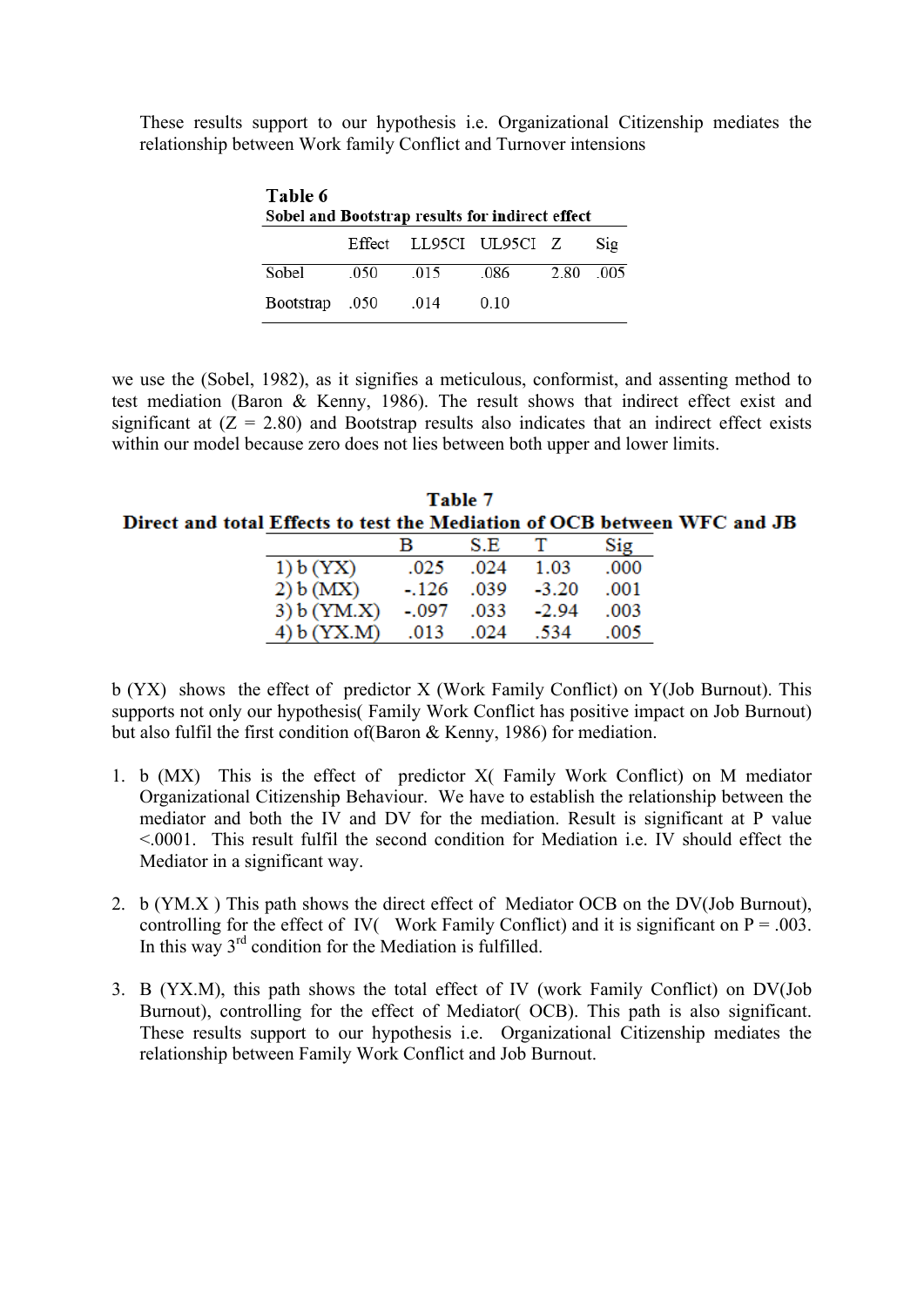| Table 8<br>Sobel and Bootstrap results for indirect effect |       |       |                        |       |                 |  |  |  |
|------------------------------------------------------------|-------|-------|------------------------|-------|-----------------|--|--|--|
|                                                            |       |       | Effect LL95CI UL95CI Z |       | Si <sub>2</sub> |  |  |  |
| Sobel                                                      | .0124 | .0009 | .0239                  | 2.115 | -03             |  |  |  |
| 0124. Bootstrap                                            |       | .0020 | .0028                  |       |                 |  |  |  |

The sobel test result shows that indirect effect exist and significant at  $(Z = 2.115, p = .03)$ . Both the upper and lower limit for sobel test and Bootstrap associated 95%-bias-corrected (5000 number of bootstrap resample) support that, existance of indirect effect. Because zero is not within this bias-corrected interval,( both lower and upper limit). This result supports to our hyothesis i.e. Organizatioanl Citizenship Behaviour mediates the relationship between Work family Conflcit and Job Burnout.

# **5. Conclusion**

The major and foremost purpose of the study was to investigate the effects of Work Family Conflict on the employee's attitude towards their job like Job Burnout, job turnover and Job Satisfaction under the mediation of OCB. Overall results were significant and supported the hypothesis. The results were consistent with the conception that work family leads to less Job satisfaction, increased Job Burnout and turnover intentions.

Work family conflict has negative impact on job satisfaction and positive impact on job burnout and turnover intensions. It means that employees facing augmented level of work family conflict are less satisfied from their jobs, more prone to burn outs and have more intention to leave the organization. Higher level of Work Family Conflict increases the turnover intensions. The results are in line with the previous studies e.g. Panatik et al., (2011). Employees who are facing conflicts among their jobs and life are more prone to turnover intentions and always look for new jobs to reduce the work family Interference. According to (Bellavia & Frone, 2005) exit the job may be viewed as a technique to cope with the stress associated with Work Family Conflict. Work Family Conflict also predicts less demonstration of Organizational Citizenship Behaviour which further cause the Job dissatisfaction and Burnout from job and ultimately results in the form of Turnover intentions.

#### **Managerial implications**

Employers must know the emerging importance of the quality of life in work and family realms. Managers and policy makers can reap the benefits by implementing the work and family enrichment policies which will ultimately lead the employees towards maximum performance. Flexible working schedules and family friendly policies should be introduced to maintain the work life balance and to avoid work family conflict. To triumph over Job Burnout and Work Family conflict caused by lack of sufficient time for family, worries related to job at home, the long working hours and job stipulates needs special modification. Thus the committed and satisfied human resources are the supreme asset of any organization.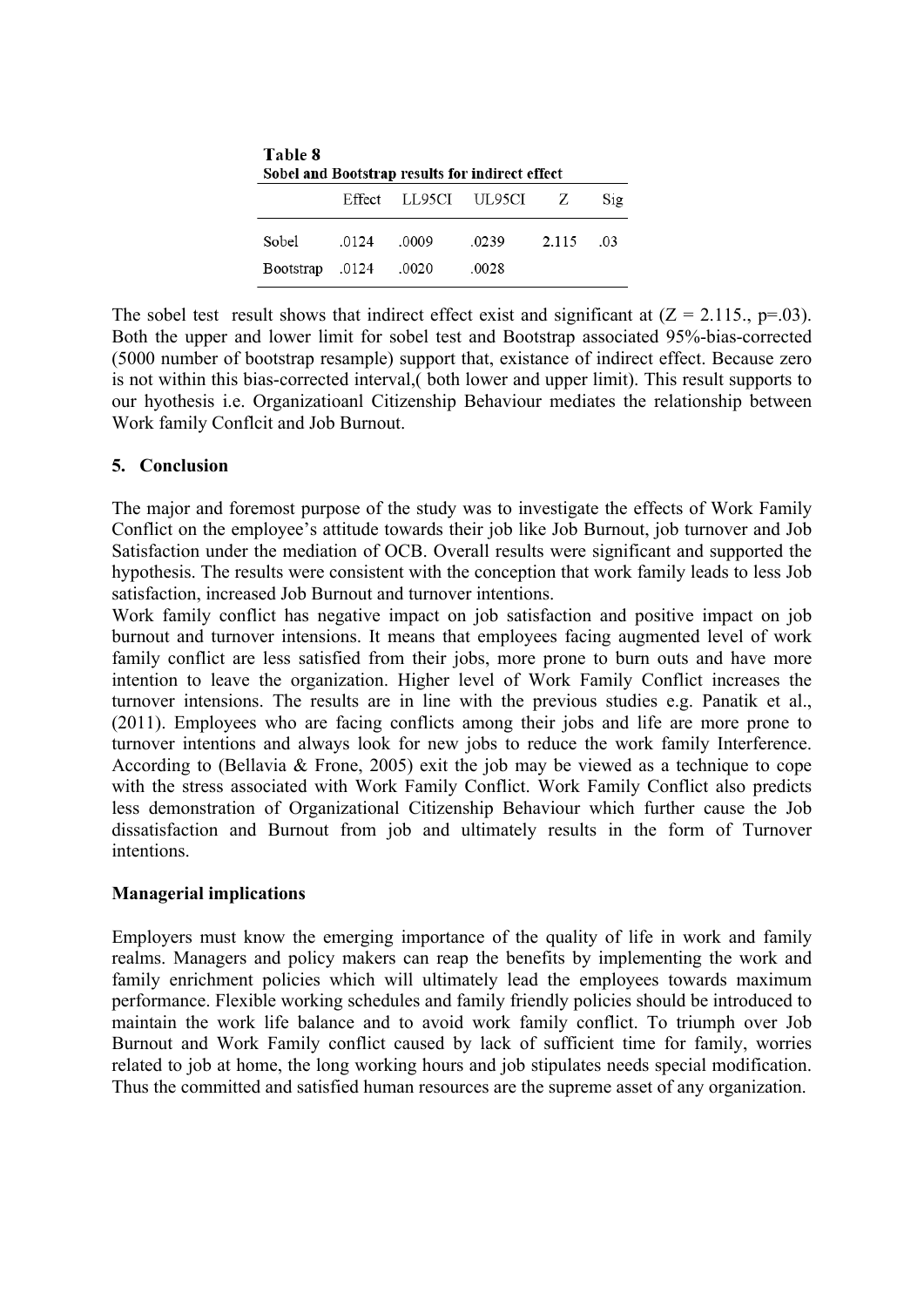#### **Refrences**

- Ali, E. A. H. 2006. THE RELATIONSHIP BETWEEN WORK-FAMILY CONFLICT (WFC) AND FAMILY-WORK CONFLICT (FW C) TOWARDS JOB BURNOUT: A CASE AT SARAWAK ECONOMIC DEVELOPMENT CORPORATION (SEDC).
- Ali, N., & Baloch, Q. B. 2009. Predictors of Organizational Commitment and Turnover Intention of Medical Representatives (An Empirical Evidence of Pakistani Companies). Journal of Managerial Sciences, 3(2), 263-273.
- Allen, T. D., Herst, D. E., Bruck, C. S., & Sutton, M. 2000. Consequences associated with work-to-family conflict: a review and agenda for future research. Journal of occupational health psychology, 5(2), 278.
- Alsam, N., Imran, R., Anwar, M., Hameed, Z., & Kafayat, A. 2013. The Impact of Work Family Conflict on Turnover Intentions: An Empirical Evidence from Pakistan. World Applied Sciences Journal, 24(5).
- Amstad, F. T., Meier, L. L., Fasel, U., Elfering, A., & Semmer, N. K. 2011. A meta-analysis of work–family conflict and various outcomes with a special emphasis on crossdomain versus matching-domain relations. Journal of occupational health psychology, 16(2), 151.
- Bakker, A. B., Westman, M., & Schaufeli, W. B. 2007. Crossover of burnout: An experimental design. European Journal of Work and Organizational Psychology, 16(2), 220-239.
- Baron, R. M., & Kenny, D. A. 1986. The moderator–mediator variable distinction in social psychological research: Conceptual, strategic, and statistical considerations. Journal of personality and social psychology, 51(6), 1173.
- Bellavia, G. M., & Frone, M. R. 2005. Work-family conflict. Handbook of work stress, 113- 147.
- Beutell, N. J. 2010. Work schedule, work schedule control and satisfaction in relation to work-family conflict, work-family synergy, and domain satisfaction. Career Development International, 15(5), 501-518.
- Brotheridge, C. M., & Lee, R. T. 2005. Impact of Work-Family Interference on General Well-Being: A Replication and Extension. International Journal of Stress Management, 12(3), 203.
- Chen, X.-P., Hui, C., & Sego, D. J. 1998. The role of organizational citizenship behavior in turnover: Conceptualization and preliminary tests of key hypotheses. Journal of applied psychology, 83(6), 922.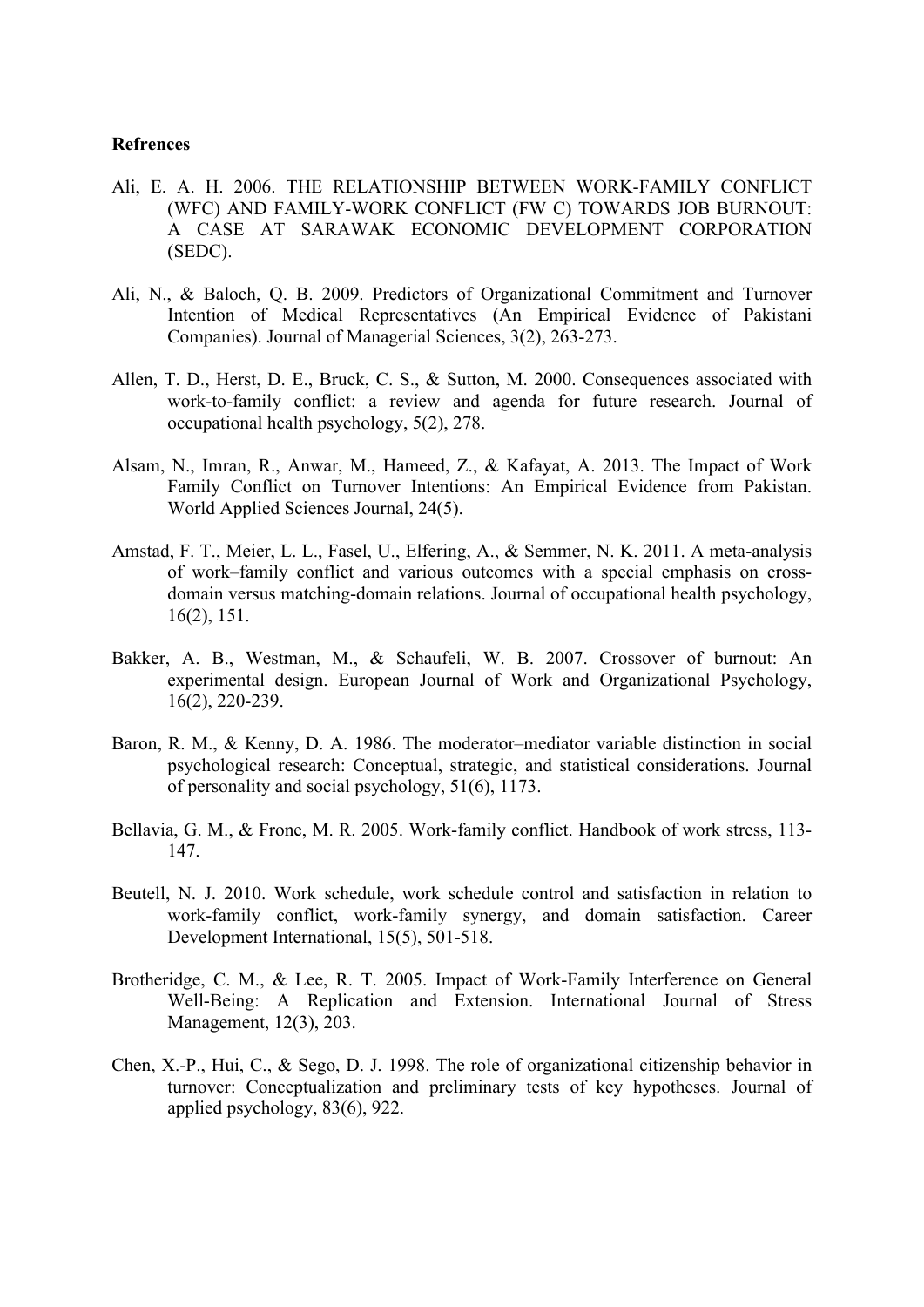- Chi, S.-C. S., & Yang, M.-Y. 2013. How does negative mood affect turnover intention? The interactive effect of self-monitoring and conflict perception. European Journal of Work and Organizational Psychology(ahead-of-print), 1-13.
- Chu, K. H., Baker, M. A., & Murrmann, S. K. 2012. When we are onstage, we smile: The effects of emotional labor on employee work outcomes. International Journal of Hospitality Management, 31(3), 906-915.
- Cordes, C. L., & Dougherty, T. W. 1993. A review and an integration of research on job burnout. Academy of management review, 18(4), 621-656.
- Demerouti, E., Bakker, A. B., Nachreiner, F., & Schaufeli, W. B. 2001. The job demandsresources model of burnout. Journal of applied psychology, 86(3), 499.
- Edwards, J. R., & Rothbard, N. P. 2000. Mechanisms linking work and family: Clarifying the relationship between work and family constructs. Academy of management review, 25(1), 178-199.
- Ford, M. T., Heinen, B. A., & Langkamer, K. L. 2007. Work and family satisfaction and conflict: a meta-analysis of cross-domain relations. Journal of applied psychology, 92(1), 57.
- Freudenberger, H. J. 1974. Staff burn-out. Journal of social issues,  $30(1)$ , 159-165.
- Frone, M. R., Russell, M., & Cooper, M. L. (1992). Antecedents and outcomes of workfamily conflict: testing a model of the work-family interface. Journal of applied psychology, 77(1), 65.
- Galinsky, E., Aumann, K., & Bond, J. T. 2009. Times are changing: Gender and generation at work and at home: Families and Work Institute.
- Gill, A. S. 2008. The role of trust in employee-manager relationship. International Journal of Contemporary Hospitality Management, 20(1), 98-103.
- Golden, T. D., Veiga, J. F., & Simsek, Z. 2006. Telecommuting's differential impact on work-family conflict: is there no place like home? Journal of applied psychology, 91(6), 1340.
- Greenhaus, J. H., & Beutell, N. J. 1985. Sources of conflict between work and family roles. Academy of management review, 10(1), 76-88.
- Haar, J. 2004. Work-family conflict and turnover intention: Exploring the moderation effects of perceived work-family support. New Zealand Journal of Psychology, 33(1), 35-39.
- Hunjra, A. I., Chani, M. I., Aslam, S., Azam, M., & Rehman, K.-U. 2010. Factors effecting job satisfaction of employees in Pakistani banking sector. African Journal of Business Management, 4(10), 2157-2163.
- Jacobs, E., & Roodt, G. 2007. The development of a knowledge sharing construct to predict turnover intentions. Paper presented at the Aslib Proceedings.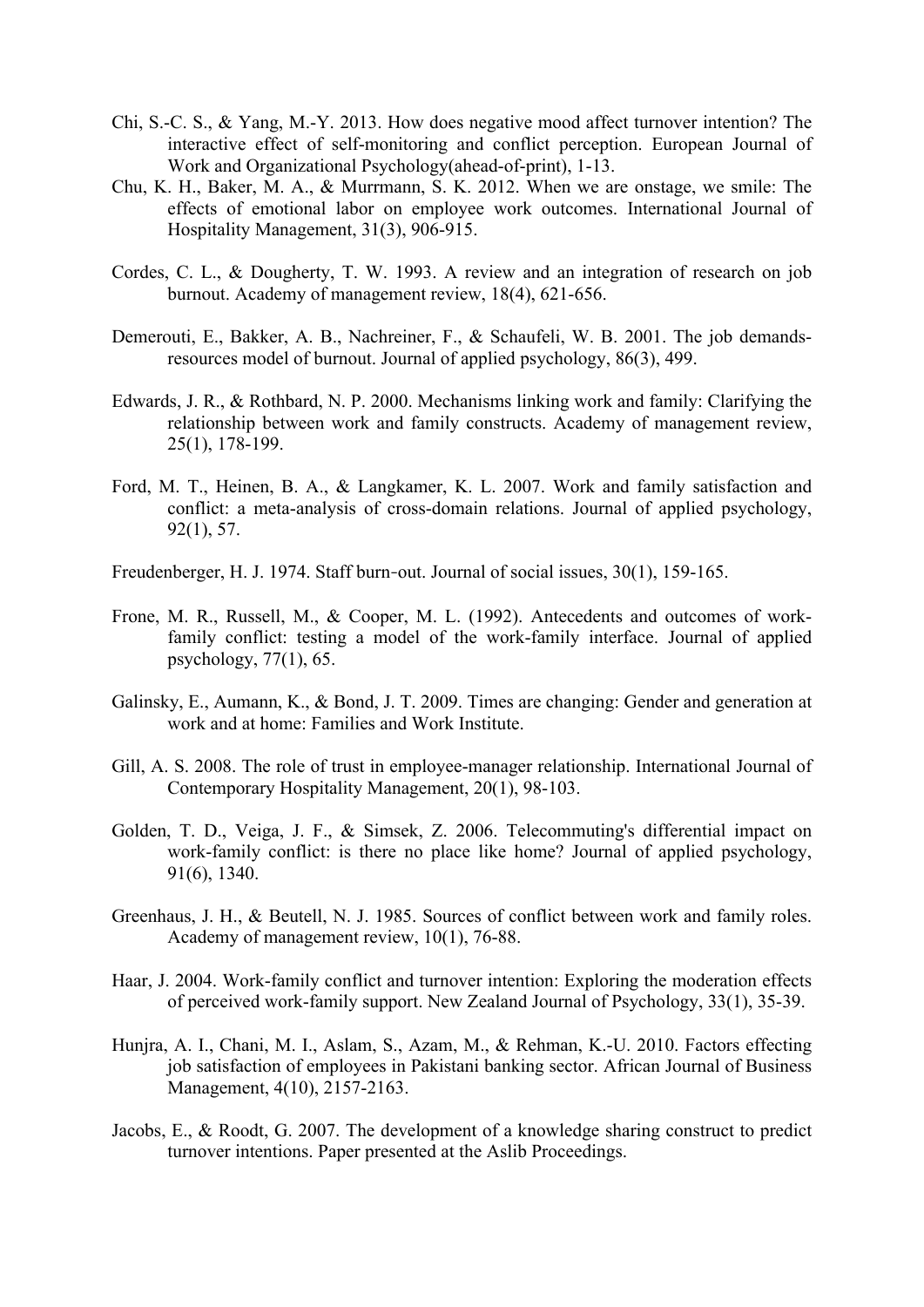- Karatepe, O. M., & Baddar, L. 2006. An empirical study of the selected consequences of frontline employees' work–family conflict and family–work conflict. Tourism Management, 27(5), 1017-1028.
- Karatepe, O. M., & Bekteshi, L. 2008. Antecedents and outcomes of work–family facilitation and family–work facilitation among frontline hotel employees. International Journal of Hospitality Management, 27(4), 517-528.
- Karatepe, O. M., & Kilic, H. 2007. Relationships of supervisor support and conflicts in the work–family interface with the selected job outcomes of frontline employees. Tourism Management, 28(1), 238-252.
- Karatepe, O. M., & Uludag, O. 2007. Conflict, exhaustion, and motivation: a study of frontline employees in Northern Cyprus hotels. International Journal of Hospitality Management, 26(3), 645-665.
- Karatepe, O. M., & Uludag, O. 2008. Affectivity, conflicts in the work–family interface, and hotel employee outcomes. International Journal of Hospitality Management, 27(1), 30-41.
- Lambert, E., Hogan, N. L., & Altheimer, I. 2010. The association between work-family conflict and job burnout among correctional staff: A preliminary study. American Journal of Criminal Justice, 35(1-2), 37-55.
- Lambert, E. G. 2010. The relationship of organizational citizenship behavior with job satisfaction, turnover intent, life satisfaction, and burnout among correctional staff. Criminal Justice Studies, 23(4), 361-380.
- Locke, E. A. 1969. What is job satisfaction? Organizational behavior and human performance, 4(4), 309-336.
- Maslach, C., Jackson, S. E., & Leiter, M. P. 1996. Maslach burnout inventory manual.
- Mesmer-Magnus, J. R., & Viswesvaran, C. 2005. Convergence between measures of workto-family and family-to-work conflict: A meta-analytic examination. Journal of vocational behavior, 67(2), 215-232.
- Michel, J. S., Mitchelson, J. K., Kotrba, L. M., LeBreton, J. M., & Baltes, B. B. 2009. A comparative test of work-family conflict models and critical examination of workfamily linkages. Journal of vocational behavior, 74(2), 199-218.
- Mowday, R. T., Porter, L. W., & Steers, R. M. 1982. Employee-organization linkages: The psychology of commitment, absenteeism, and turnover (Vol. 153): Academic Press New York.
- Netemeyer, R. G., Boles, J. S., & McMurrian, R. 1996. Development and validation of work– family conflict and family–work conflict scales. Journal of applied psychology, 81(4), 400.
- Oshagbemi, T. 1999. Overall job satisfaction: how good are single versus multiple-item measures? Journal of Managerial Psychology, 14(5), 388-403.